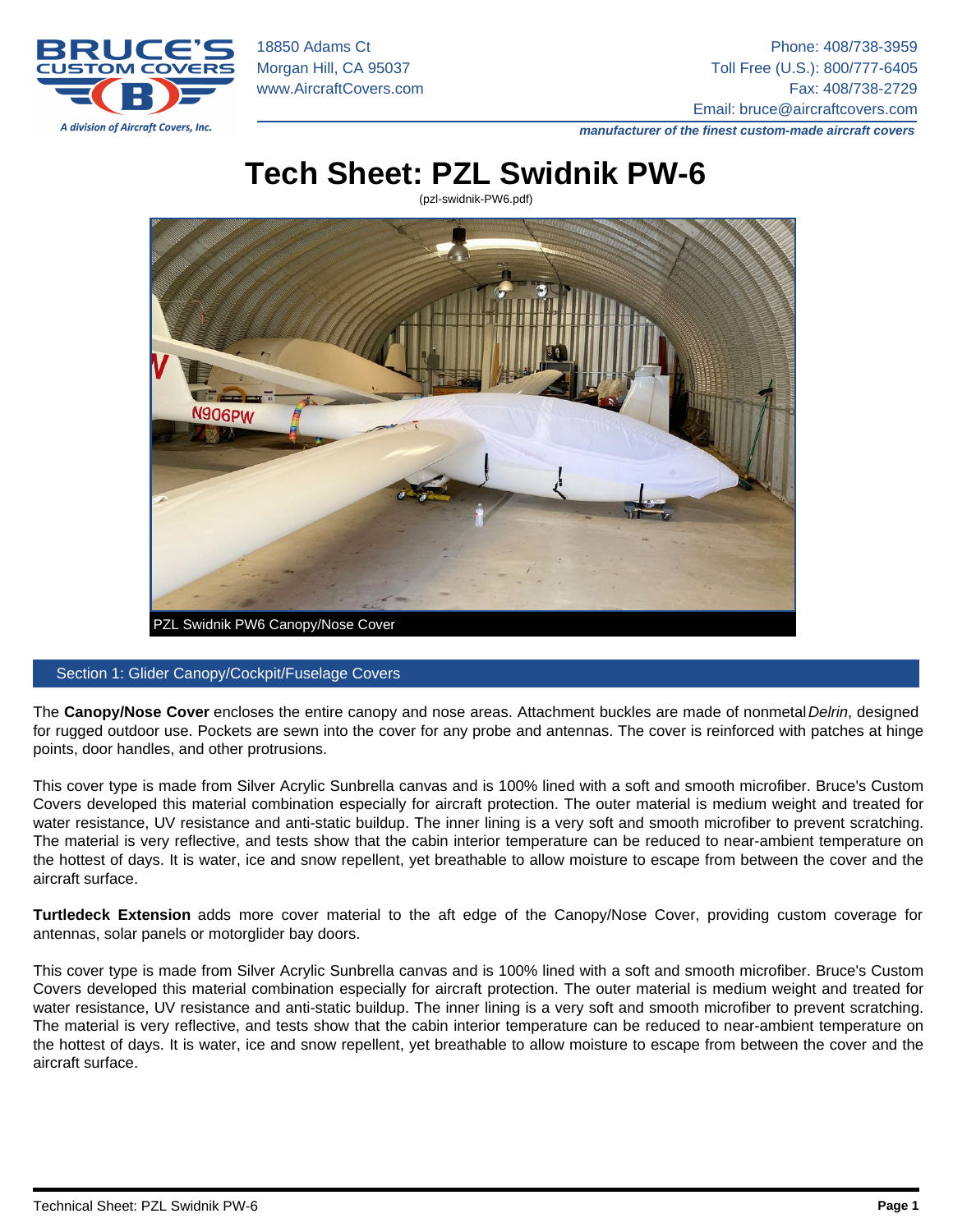



Grob 103 Canopy/Nose Cover and Wing Covers Schempp-Hirth Discus 2B Full Cover Set

| Description                                       | <b>Part Number</b> | Price    |
|---------------------------------------------------|--------------------|----------|
| CANOPY/NOSE COVER, 2-place models, all year use   | <b>PW6-010</b>     | \$480.00 |
| TURTLEDECK EXT, antennas, solar panels, motor bay | <b>PW6-095</b>     | \$95.00  |

#### Section 4: Glider Wing/Tail/Empennage Covers

**All Weather Wing Covers** are a perfect solution to protect your paint from sun damage and prevent winter frost, snow, ice buildup, and corrosion. They are made from Solution-Dyed Polyester or Acrylic Sunbrella and form-fit to slip around each wing tip, cover the entire upper surface of the wing and wrap around the leading and trailing edges. The covers secure under the wing with adjustable straps from the trailing edge to the leading edge. The wing covers can also attach to each other with adjustable straps at the leading and trailing edges of the wing under the belly of the plane. Wing covers are labeled LEFT and RIGHT for installation convenience. Wing Covers are available for travel use or long-term, all year use.

ALL-YEAR USE MATERIAL - Made with Silver Acrylic Sunbrella canvas, the all-year use material is the best option for sun protection and cover longevity. This heavier more durable material is intended for all weather conditions, such as rain and snow or lots of sun.

WINTER USE MATERIAL - Made with Solution-Dyed Polyester fabric, this option is intended for seasonal use to aid in deicing, rain mitigation, or for occasional travel. The material is lighter and more compact, but more susceptible to UV damage and may have a shorter useful life if used continuously outside than the all-year use material.

**All Weather Horizontal Stabilizer Covers** are a perfect solution to protect your paint from sun damage and prevent frost, snow, ice buildup, and corrosion. They are made from Solution-Dyed Polyester or Acrylic Sunbrella. They cover the entire upper surface of the stabilizers and overlap around the leading and trailing edges as well as the wing tip. The covers secure under each stabilizer with adjustable straps. In some instances, cut-outs are made in the trailing edge of the wing covers to accommodate static wicks. Horizontal Stabilizer Covers are available for winter use or long-term all year use, and are normally made from Solution-Dyed Polyester or Acrylic Sunbrella. A Hail Protection version can be made which incorporates dense closed cell foam into the entire upper surface of the wing covers to help prevent hail damage. Although these covers are bulky, they do help protect your wing and control surfaces against small to medium-size hail.

ALL-YEAR USE MATERIAL - Made with Silver Acrylic Sunbrella canvas, the all-year use material is the best option for sun protection and cover longevity. This heavier more durable material is intended for all weather conditions, such as rain and snow or lots of sun.

WINTER USE MATERIAL - Made with Solution-Dyed Polyester fabric, this option is intended for seasonal use to aid in deicing, rain mitigation, or for occasional travel. The material is lighter and more compact, but more susceptible to UV damage and may have a shorter useful life if used continuously outside than the all-year use material.

The **PZL Swidnik PW-6 Empennage Cover** is a complete, one-piece cover which covers both the vertical and horizontal stabilizers, as well as the tailboom. It is normally made from Solution-Dyed Polyester or Acrylic Sunbrella. The cover attaches with adjustable straps underneath the belly. The cover is pulled back over the vertical stabilizer and a plastic all-weather zipper is closed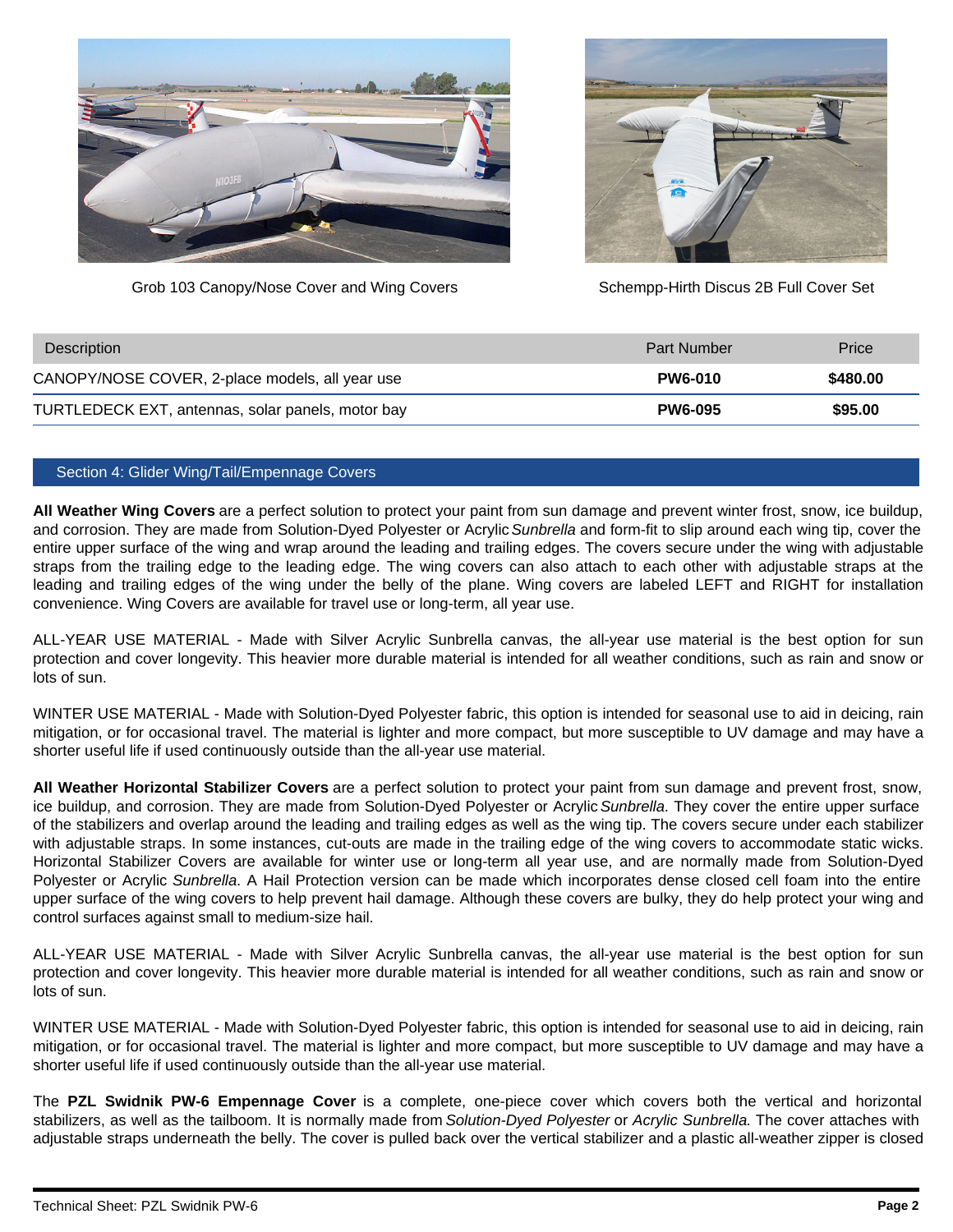at the trailing edge of the rudder. The cover is then stretched over the elevators and zippered closed along the bottom outboard elevator surfaces. The covers cinch under the horizontal stabilizers using adjustable straps. All antennas, beacons and static wicks, if applicable, are accounted for in the design.

ALL-YEAR USE MATERIAL - Made with Silver Acrylic Sunbrella canvas, the all-year use material is the best option for sun protection and cover longevity. This heavier more durable material is intended for all weather conditions, such as rain and snow or lots of sun.

WINTER USE MATERIAL - Made with Solution-Dyed Polyester fabric, this option is intended for seasonal use to aid in deicing, rain mitigation, or for occasional travel. The material is lighter and more compact, but more susceptible to UV damage and may have a shorter useful life if used continuously outside than the all-year use material.





DG-505 Full Cover Set Schempp-Hirth Discus 2B Full Cover Set

| <b>Description</b>                                           | <b>Part Number</b> | Price    |
|--------------------------------------------------------------|--------------------|----------|
| WING COVERS, 18 meter wingspan, all year use (set of 2)      | <b>PW6-210</b>     | \$985.00 |
| HORIZONTAL STABILIZER COVER, all year use                    | <b>PW6-300</b>     | \$340.00 |
| EMPENNAGE COVER, incl. horiz. stab., all year use (set of 2) | <b>PW6-400</b>     | \$735.00 |

**Prices subject to change. Other Covers and Design Alterations: Prices on request.**

**Prices are FOB Morgan Hill, CA. Sales tax on orders shipped to California addresses. Orders take approximately 3 weeks to complete. For domestic orders we normally ship by UPS ground service. Next day shipping and air parcel post is available on request. We can take payment by Visa, Mastercard, American Express, or Discover.** 

**Bruce's Custom Covers offers protective covers and plugs for virtually every type of airplane, jet and helicopter. If you have questions about our products please call any time TOLL FREE: 800/777-6405, or FAX: 408/738-2729.**